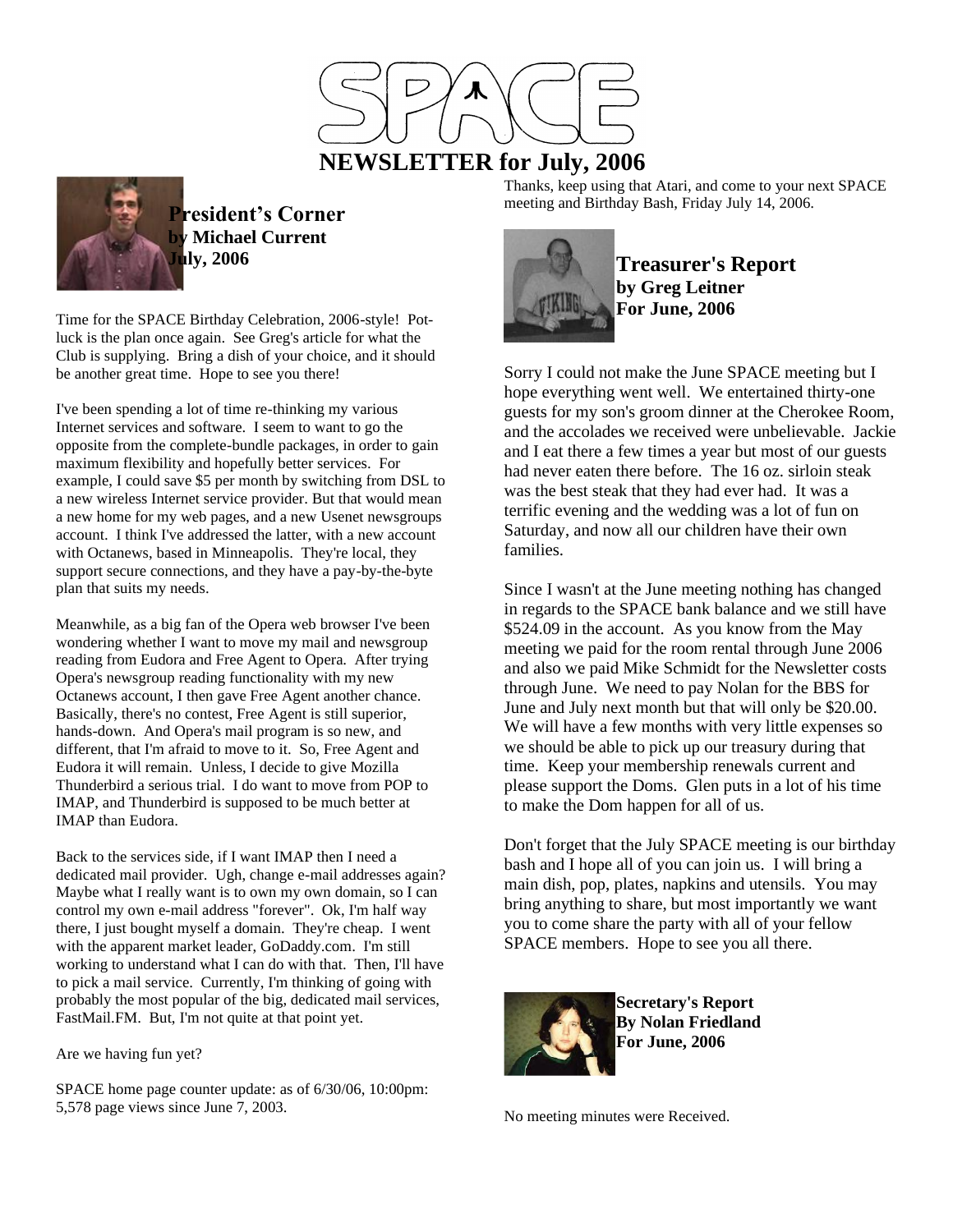

**BBS Corner By Nolan Friedland For July, 2006**

\*\*\*\*\*\*\*\*\*\*\*\*\*\*\*\*\*\*\*\*\*\*\*\*\*\*\*\*\*\*\*\*\*\*\*\*\*\*\*\*\*\*\*\*\*\*\*\*\*\* If anyone has any comments, suggestions, ideas, or submissions for the BBS Corner column or the SPACE BBS web site, you may email them to me, Nolan Friedland, at the address shown on the back of this newsletter under the "CLUB OFFICIALS" section.

\*\*\*\*\*\*\*\*\*\*\*\*\*\*\*\*\*\*\*\*\*\*\*\*\*\*\*\*\*\*\*\*\*\*\*\*\*\*\*\*\*\*\*\*

 $A-T-A-RI-I$ Answers, Tips And Relevant Information by: Paul V. Alhart 1992.2

## Ultra Speed Plus

One of the most cherished things we have is time. It seems we never have enough of it, so whenever there something comes along that promises to helps us save time we jump at it. Be truthful now, why else would you have bought that superduper dicer/slicer Veg-O-Matic that is stored over the refrigerator? OK, but that microwave oven sure is a time saver. Well, in the computer world where time is measured in micro-seconds, faster is definitely better. After all, a big selling point of any computer is how it will help you get organized and save you lots of time. Sooner or latter though time seems to loose its relevancy. Two minutes to do a former 30 minute job seems much too long if the same task can be done in 1 minute.

This is the main reason I was anxious to try out the Ultra Speed Plus O/S from CSS.

US+ is designed to be installed in a 800XL or 130XE computer and

gives your computer 3 different operating systems that are switch selectable. More on the 3 O/Ss latter. Installation requires some soldering but the installation instructions and diagrams are clear and easy to follow. Installation takes about an hour from start to system checkout. If you don't feel at ease inside your computer, CSS offers free installation for this as well as any of their other products.

As mentioned the US+ is 3 switch selectable operating systems.

Following is a description of each.

(1) XL-FIX PLUS :This O/S makes your XL think it is a 400/800.This eliminates the need for TRANSLATOR programs and still allows you to use a RamDisk on machines with extended memory. A Binary file loader is built in and the key repeat rate has been speeded up and the effect of the

OPTION key has been reversed when booting. (Hold down the OPTION key to enable BASIC).

(2) Standard XL/XE: This O/S is the same as what is in your computer now.

(3) ULTRA SPEED PLUS: This O/S gives your computer more speed in several ways. Disk I/O is about 3 times faster than normal when used with XF-551 drives or modified drives like Super Archiver (1050), Happy (810/1050), US Doubler (1050), Klone (1050), Duplicator (1050), or Density Doubler (1050). The key repeat rate has been increased for faster editing. The FASCHIP math routines have also been included for faster and more accurate floating point math which increases program execution speed. Although the speed is what sold me, US+ has many more great virtues. Any one of them could be a good enough reason to purchase US+. SOME of them are:

- A RamDisk handler is built in to allow a RamDisk to be used with any DOS.
- Several functions such as key click, background color, screen DMA, I/O sound, and more can be toggled via the keyboard.
- Drive numbers can be reassigned using a drive configuration menu. You can boot from any floppy or even your RamDisk.
- Cold Boot without losing RamDisk contents, even if the system is locked up.
- A sector copier is included that uses no program memory.
- The OPTION key is reversed during boot. (Hold down OPTION to enable BASIC).

So what do think of US+? I couldn't live without it. I get this warm feeling when ever I hear my programs loading in at Hyper-Speed. My wife thought the faster I/O sound was the phone ringing. Although it's still not as fast as hard disk, it sure is a lot more affordable. I have used the drive configuration menu to make my RamDisk drive #1. That way I can run programs out of RamDisk that only support 1 or 2 drives. You may not associate this with speed, but it is a real time saver. I copied AratiWriter's dictionary to RamDisk, made the RamDisk drive #2, and watched it FLY through documents as it checked my spelling. Another time saving use is with disk/sector editors. I can search or scan a whole disk in seconds if it is first copied to RamDisk. Making the RamDisk drive #1 allows me to cold boot from the RamDisk to verify my changes. I then can make any other drive to be drive #1, reboot any DOS with my RamDisk still intact, and copy the RamDisk back to floppy. All this copying may sound time consuming, but with US+ fast I/O it isn't.

I have found no compatibility problems with any XL/XE software using US+. However there is always the XL/XE O/S just a switch click away just incase. CSS claims that with US+, powering down to recover from a lock up is a thing of the past. So far I have proved them right. No matter how bad I freeze up my system, pressing HELP/RESET always initiates a cold boot without erasing my RamDisk or clearing any extended program memory.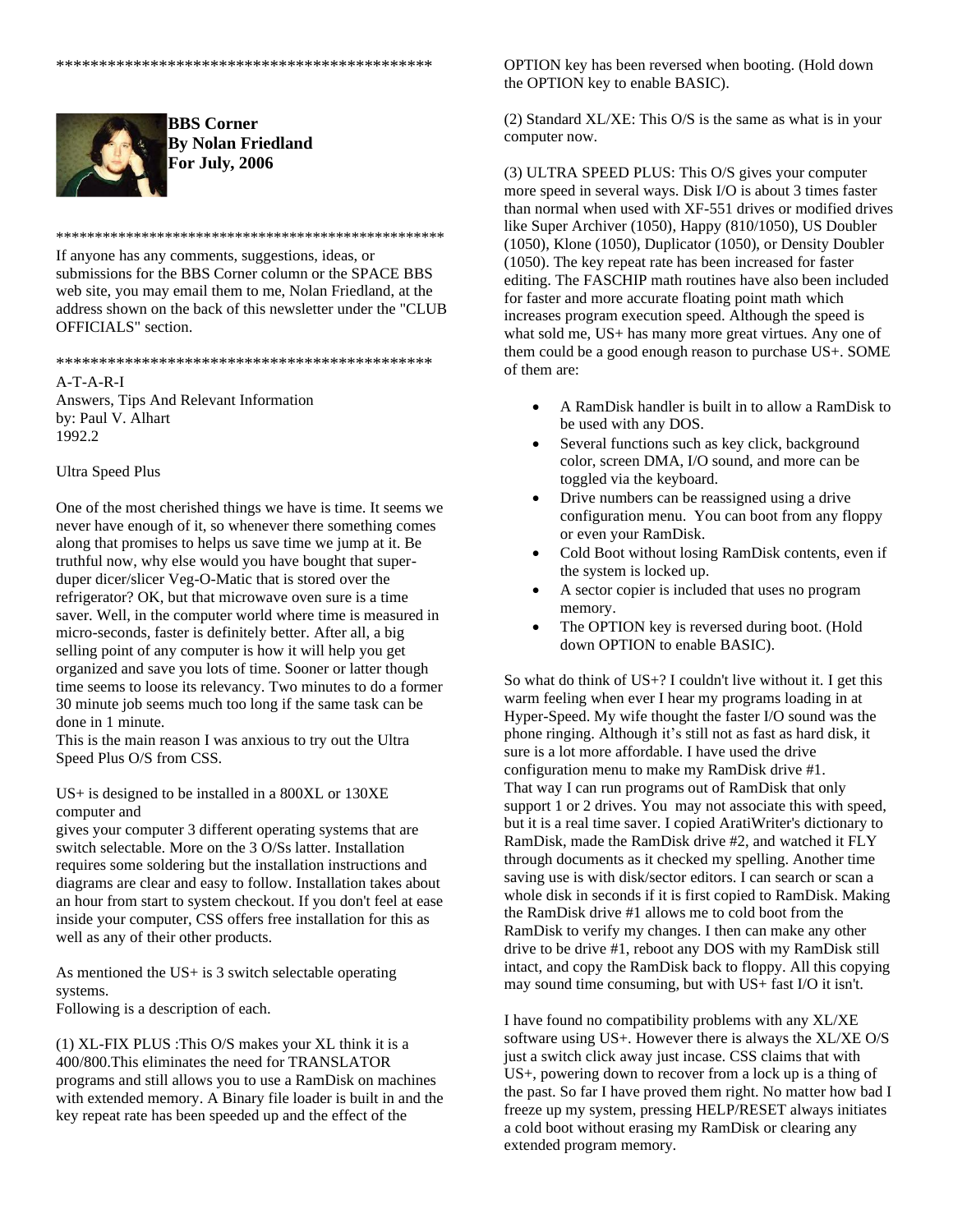Is there anything I would change? Sure, but only out of personal preference. Both XL-FIX & US+ O/Ss reverse the effect of the OPTION key at boot up while the standard XL/XE O/S does not. To avoid confusion I would make them all the same. Since I will probably spend 99% of my time using only the US+ O/S with all its neat features and speed anyway, forget I mentioned it.

Try it. You'll like it. And let them know you read about it here in AIM. CSS is offering US+ at a reduced Fall special price of just \$59.95. See their ad in the December 91 issue of AIM.

The Ultra Speed Plus O/S Package ver. 1.5 Reg. \$69.95

Computer Software Systems P.O. Box 17660 Rochester, N.Y. 14617

(716)429-5639

\*\*\*\*\*\*\*\*\*\*\*\*\*\*\*\*\*\*\*\*\*\*\*\*\*\*\*\*\*\*\*\*\*\*\*\*\*\*\*\*\*\*\*\*\*\*

From: Michael Current [hunmanik@earthlink.net] Sent: Wednesday, June 07, 2006 9:00 PM Subject: 8BIT>Dis6502 2.2 released

--Date: Thu, 01 Jun 2006 09:06:05 -0700

http://sourceforge.net/project/showfiles.php?group\_id=145747

Version 2.2 -----------

No new features

Fixed bugs:

- Recent files and recent workspaces did not work in 2.1. Fixed:

- Opcode \$96 produced a bad disassembly.

- Version 2.1 did not work on Win98se.

--

James http://www.slornet.com

\*\*\*\*\*\*\*\*\*\*\*\*\*\*\*\*\*\*\*\*\*\*\*\*\*\*\*\*\*\*\*\*\*\*\*\*\*\*\*\*\*\*\*\*\*\*

From: Michael Current [hunmanik@earthlink.net] Sent: Wednesday, June 28, 2006 9:58 PM Subject: 21 more issues of Compute! at AtariMagazines.com

--Date: Sat, 24 Jun 2006 22:59:04 -0700

AtariMagazines.com has added the full text of 21 more issues of Compute! magazine: Fall 1979 (the first issue!), January 1981, February 1981, March 1981, April 1981, October 1981, December 1981, February 1982, June 1982, July 1982, October 1982, November 1982, January 1983, March 1983, June 1983, August 1983, September 1983, October 1983, September 1989, November 1990, and December 1990.

http://www.AtariMagazines.com/compute/

Published from 1979 through 1994, Compute! was a multiplatform computer magazine covering Atari, Apple, Commodore, Texas Instruments, Timex/Sinclair, and other early personal computers.

Founded in 1996, the Classic Computer Magazine Archive delivers thousands of articles from Antic, STart, Creative \_Computing, Compute!, Compute II, Hi-Res, Creative Computing Video & Arcade Games Magazine, and Tandy Whiz Kids comic books.

http://www.AtariMagazines.com

Enjoy, Kevin

-- Kevin Savetz Classic Computer Magazine Archive http://www.atarimagazines.com & AtariArchives.org http://www.atariarchives.org & FlightSimBooks.com http://www.FlightSimBooks.com

\*\*\*\*\*\*\*\*\*\*\*\*\*\*\*\*\*\*\*\*\*\*\*\*\*\*\*\*\*\*\*\*\*\*\*\*\*\*\*\*\*\*\*\*\*\*

From: Michael Current [hunmanik@earthlink.net] Sent: Friday, June 30, 2006 9:40 PM Subject: Advan BASIC

-Date: 30 Jun 2006 07:15:24 -0700

## Hi All!

William Graziano and I wish to announce the release of Advan BASIC compiler suite to public domain as of July 1st, 2006. He has removed the copy protection from the disks which are now available in ATR format (for diskettes and emulation). The documentation is available in text, ms word, and pdf.

Files are available from me via email, or off the webpage http://fujiman.no-ip.com/Advan.htm AFTER July 1st. I'd prefer to email it, as the web page is on my home computer.

There will be Advan BASIC competition for the best software written with Advan BASIC. If anyone would like to donate prizes please contact me. We need 1st-3rd prizes and 2 runners up.

Rules are simple:

Contest from July 1st to Sep 1st (1wk extension if necessary) Written in Advan Basic using any utilities included. Source must be included and in the PD.

Must run on any stock machine. Atari 400->130xe. Advan allows 4 drives max.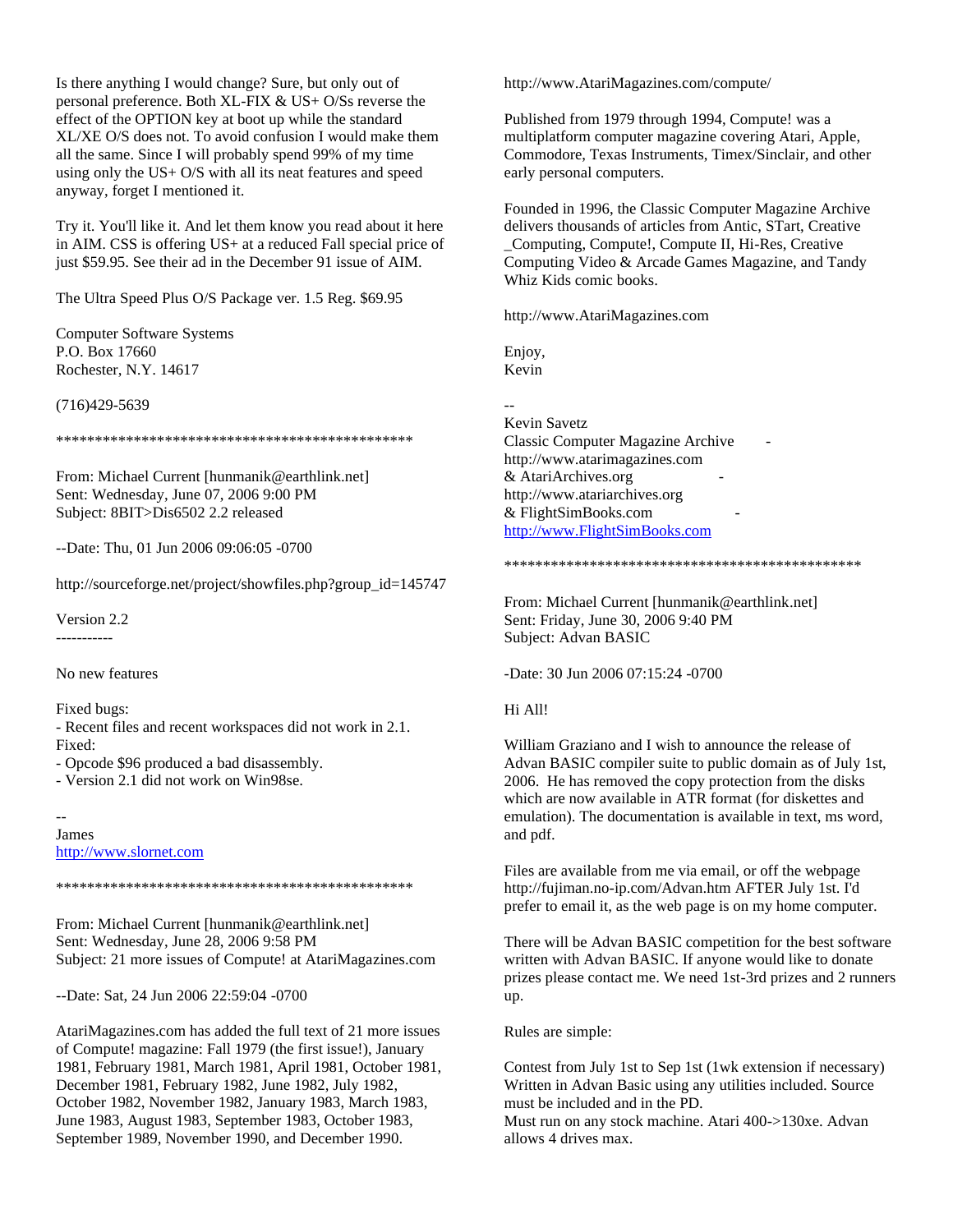It can be any kind of software (Game, Utility, Productivity, Educational, etc) Any number of people can work on it. ?? -- To be added if needed.

Submissions will be judged by 5 judges (William (the author), Rory (me), and 3 others to be determined) on a rating of 1 to 10 for the following:

Originality: How original (this means no font editors - We have waaaay to many of those) Design: How modular is code? Can it be easily modified? Graphics: How well is it laid out? Working: Does it function properly? ?? -- To be added if needed.

Please email me with submission ideas for your submission ASAP. I will post them so we don't have duplicate submissions and we have a wide range of choices.

If I have left out the obvious, let me know.

Thanks, Rory

--Date: 30 Jun 2006 13:10:00 -0700

Hi all (again),

Slor has graciously donated webspace for the Advan Suite. I will have it all up tonight (Fri) at:

http://advan.oldos.net

This will be mirrored from fuji.no-ip.com site. After all is added, link will replace the Fuji site.

This will also be the site for any donated source code, apps and utils.

If this happens to get poplar, webforum for support.

Rory

\*\*\*\*\*\*\*\*\*\*\*\*\*\*\*\*\*\*\*\*\*\*\*\*\*\*\*\*\*\*\*\*\*\*\*\*\*\*\*\*\*\*\*\*\*\*

From: Michael Current [hunmanik@earthlink.net] Sent: Wednesday, June 07, 2006 9:03 PM Subject: atari++ 1.46 released

--Date: Wed, 07 Jun 2006 17:54:50 +0200

Hi folks,

Update time! A new stable release of the Atari++ emulator for Linux and

Win32 has been released. As usual, you'll find it here:

http://www.math.tu-berlin.de/~thor/atari++/

What's new this time:

Many thanks goes to Mark Keates for providing a really detailed emulation of the AMD flash ROM chips, and thus for making Steve Trucker's Flash Carts now really flash-able. The emulator is able to save these carts back to disk as required.

Furthermore, creation of disk images has been simplified a bit. To create an empty disk, just type in a non-existing file name, then format this virtual floppy from the DOS of your choice (or the built-in one).

A couple of improvements have been made for the built-in FMS and Os.

For the former, Dos 2.5 directories can now be read fine, and the memory requirements have been dropped considerably (MORE room for programs). For the latter, text windows on Gr.9/10/11 have been

improved and no longer flicker during SIO operations.

A couple of other minor problems have been hopefully fixed, more`s in the README.

So long, Thomas

\*\*\*\*\*\*\*\*\*\*\*\*\*\*\*\*\*\*\*\*\*\*\*\*\*\*\*\*\*\*\*\*\*\*\*\*\*\*\*\*\*\*\*\*\*\*

From: Michael Current [hunmanik@earthlink.net] Sent: Wednesday, June 28, 2006 9:20 PM Subject: Memo Pad - Release 2

--Date: 15 Jun 2006 19:30:42 -0700

Hello,

Release 2 of Memo Pad, my ATASCII file viewer and converter for Windows, is ready for downloading.

In this release I fixed a scrolling problem that would appear when viewing files with more than 32767 rows or columns. I also added a binary view mode.

You can download Memo Pad at http://joyfulcoder.com/software/memopad/

Thanks, Eric

\*\*\*\*\*\*\*\*\*\*\*\*\*\*\*\*\*\*\*\*\*\*\*\*\*\*\*\*\*\*\*\*\*\*\*\*\*\*\*\*\*\*\*\*\*\*

From: Michael Current [hunmanik@earthlink.net] Sent: Wednesday, June 28, 2006 10:29 PM Subject: MIO Replacement

Atari 8-bit computer fans should be familiar with the Multi I/O (MIO) peripheral that ICD produced many years ago.

The MIO board contains a hard drive interface, high speed serial port, parallel printer port, and onboard RAM that can be configured as RAM disks and a printer buffer.